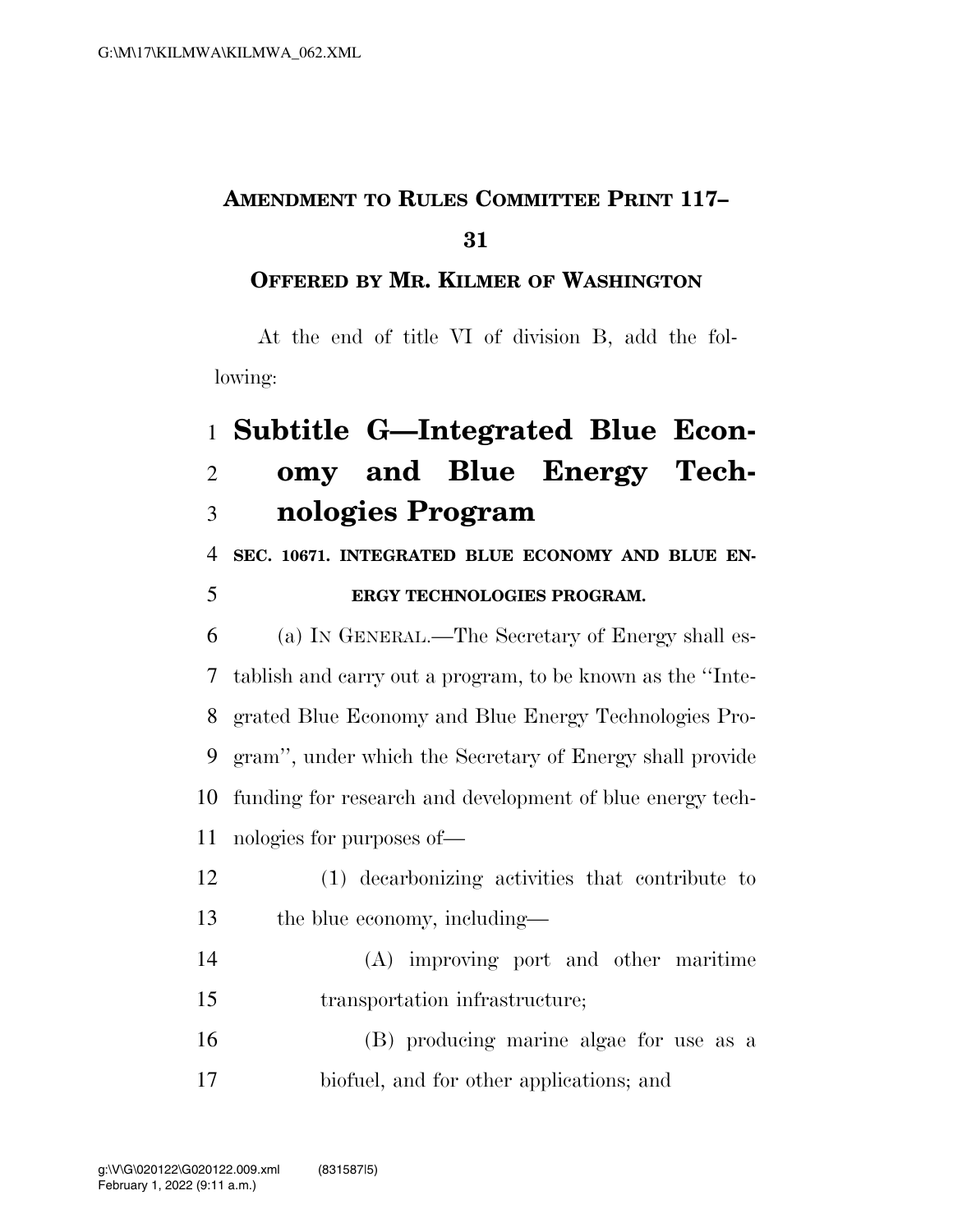| $\mathbf{1}$   | (C) operating ocean- and water-based tour-        |
|----------------|---------------------------------------------------|
| $\overline{2}$ | ism industries;                                   |
| 3              | (2) increasing blue energy generation capacity    |
| $\overline{4}$ | while reducing the cost to produce such energy;   |
| 5              | (3) improving performance of blue energy tech-    |
| 6              | nologies;                                         |
| 7              | (4) capturing, removing, and sequestering         |
| 8              | greenhouse gases, including carbon dioxide and    |
| 9              | methane, generated or emitted in an aquatic envi- |
| 10             | ronment;                                          |
| 11             | (5) developing new blue energy market opportu-    |
| 12             | nities;                                           |
| 13             | $(6)$ promoting job creation in the blue economy  |
| 14             | and blue energy sectors;                          |
| 15             | (7) supporting the development of a skilled, di-  |
| 16             | verse, and inclusive blue economy and blue energy |
| 17             | workforce;                                        |
| 18             | (8) remediating and improving coastal and         |
| 19             | aquatic ecosystems; and                           |
| 20             | (9) addressing technical and development chal-    |
| 21             | lenges that are unique to operating in marine and |
| 22             | freshwater environments, including by—            |
| 23             | (A) developing tools, sensors, and models         |
| 24             | to collect and represent baseline information on  |
| 25             | metocean, geotechnical, geophysical, and bio-     |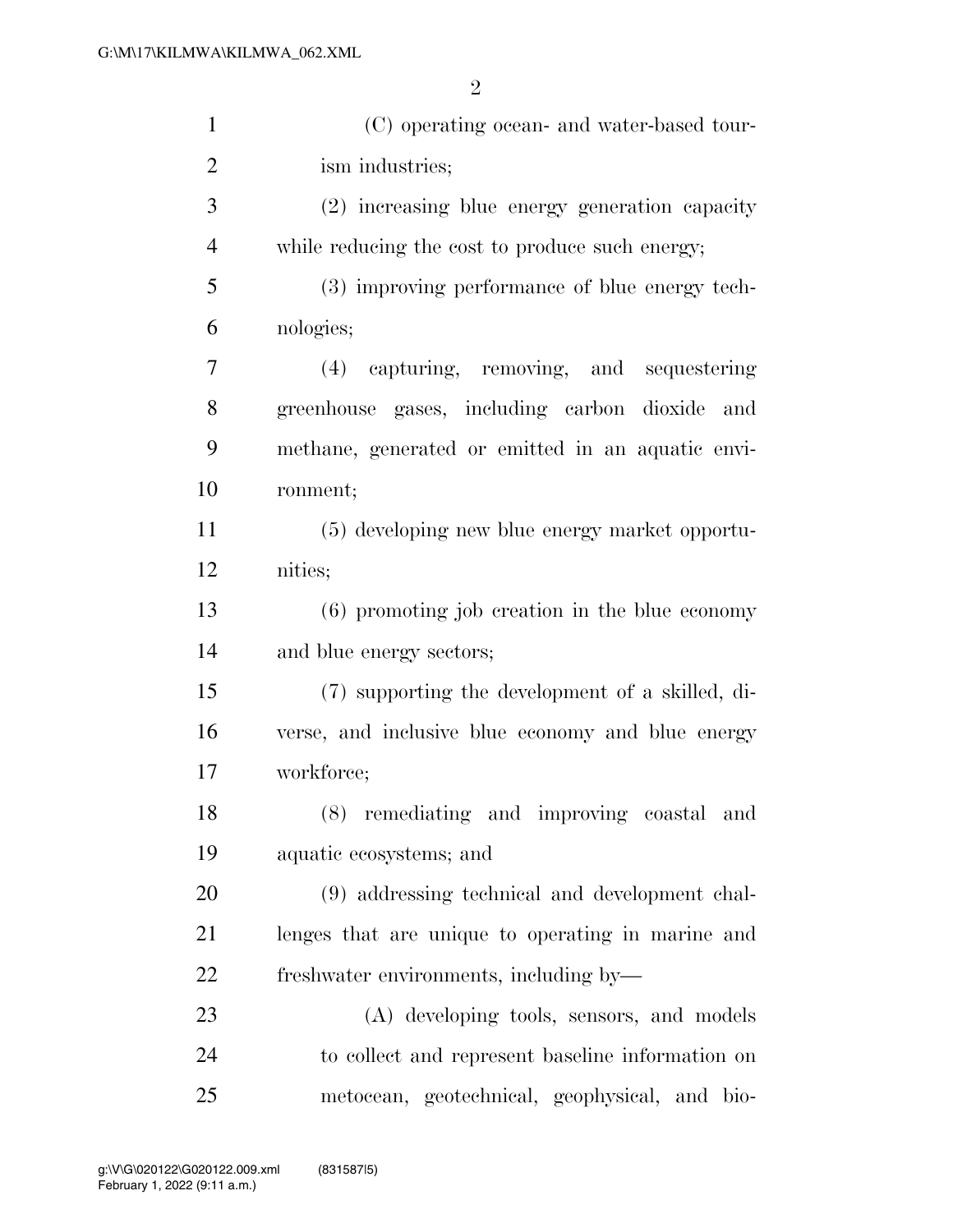| $\mathbf{1}$   | logical conditions in marine and freshwater en-         |  |
|----------------|---------------------------------------------------------|--|
| $\overline{2}$ | vironments;                                             |  |
| 3              | (B) advancing social science related to                 |  |
| $\overline{4}$ | community and industry engagement to inform             |  |
| 5              | future development;                                     |  |
| 6              | (C) conducting feasibility analyses for en-             |  |
| 7              | ergy storage and microgrid deployments;                 |  |
| 8              | (D) planning for power transmission and                 |  |
| 9              | distribution;                                           |  |
| 10             | (E) advancing technologies for anchoring                |  |
| 11             | and mooring systems;                                    |  |
| 12             | (F) addressing challenges of integrating                |  |
| 13             | with the bulk-power system, especially in deep          |  |
| 14             | water environments;                                     |  |
| 15             | (G) deploying energy storage and charging               |  |
| 16             | infrastructure; and                                     |  |
| 17             | (H) developing advanced materials capable               |  |
| 18             | of enduring harsh environmental conditions.             |  |
| 19             | (b) CROSSCUT BUDGET.—In carrying out the Inte-          |  |
| 20             | grated Blue Economy and Blue Energy Technologies Pro-   |  |
| 21             | gram, the Secretary of Energy shall prepare a crosscut  |  |
| 22             | budget based on the research and development activities |  |
| 23             | conducted by relevant Department of Energy offices, in- |  |
| 24             | cluding the following:                                  |  |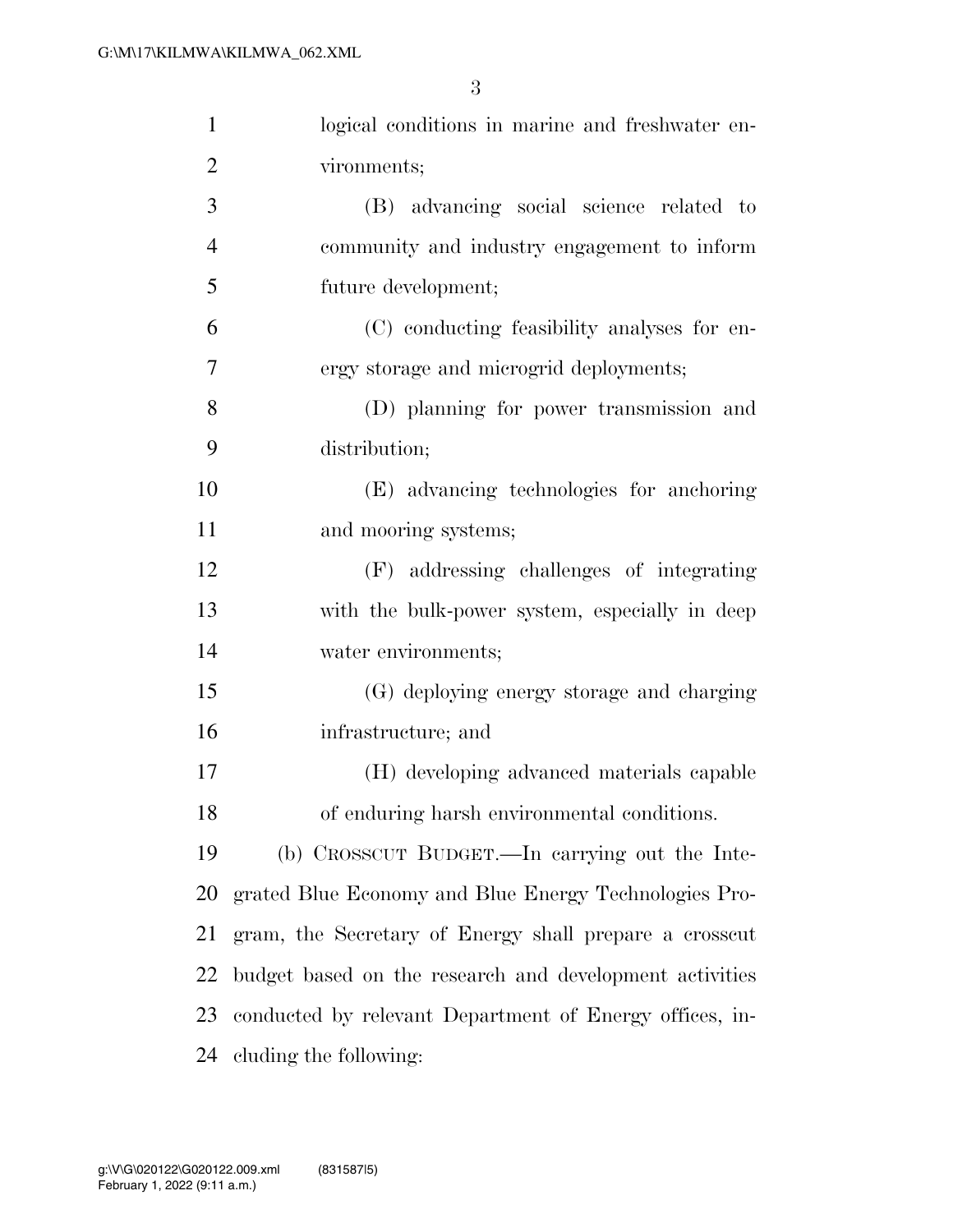| $\mathbf{1}$   | (1) The Office of Energy Efficiency and Renew-         |
|----------------|--------------------------------------------------------|
| $\overline{2}$ | able Energy.                                           |
| 3              | (2) The Office of Science.                             |
| $\overline{4}$ | (3) The Office of Electricity.                         |
| 5              | (4) The Office of Cybersecurity, Energy Secu-          |
| 6              | rity, and Emergency Response.                          |
| 7              | (5) The Advanced Research Projects Agency-             |
| 8              | Energy.                                                |
| 9              | (6) The Office of Clean Energy Demonstra-              |
| 10             | tions.                                                 |
| 11             | (c) AUTHORIZATION OF APPROPRIATIONS.—                  |
| 12             | (1) IN GENERAL.—There is authorized to be              |
| 13             | appropriated \$75,000,000 for each of fiscal years     |
| 14             | 2022 through 2032 to carry out this section.           |
| 15             | (2) SUPPLEMENT AND NOT SUPPLANT.—The                   |
| 16             | amounts authorized to be appropriated under this       |
| 17             | subsection shall supplement, and not supplant, any     |
| 18             | other amounts made available to the Department of      |
| 19             | Energy.                                                |
| 20             | SEC. 10672. BLUE ECONOMY CENTER OF EXCELLENCE.         |
| 21             | (a) ESTABLISHMENT.—The Secretary of Energy             |
| 22             | shall establish a Blue Economy Center of Excellence to |
| 23             | support the Integrated Blue Economy and Blue Energy    |
| 24             | Technologies Program established in section 10671.     |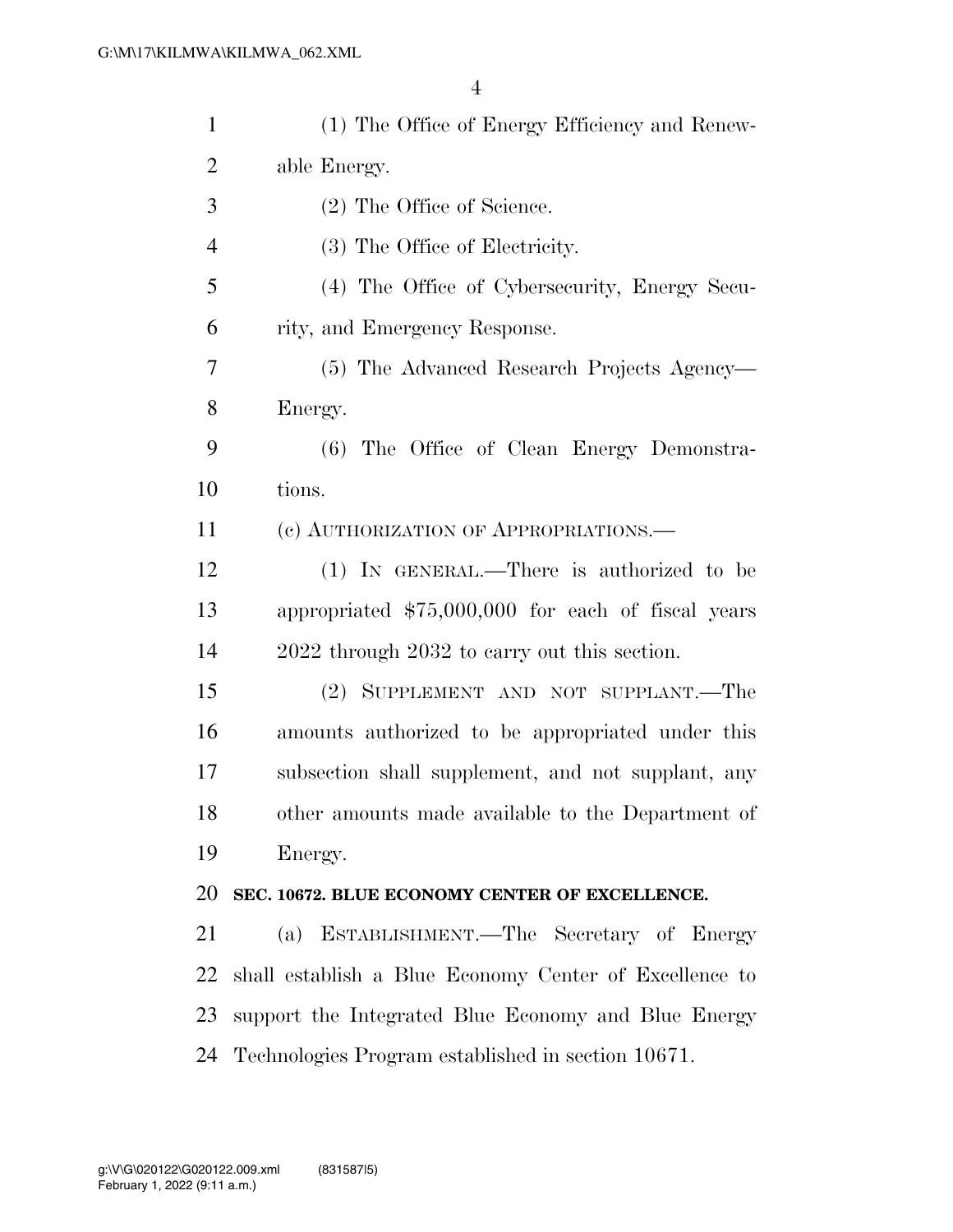(b) LOCATION.—The Blue Economy Center of Excel- lence shall be co-located at an existing research facility that— (1) is working to develop blue energy tech- nologies; (2) hosts a blue energy research and develop- ment program; (3) is able to investigate and resolve environ- mental and policy-related questions associated with the generation of blue energy; and (4) has direct access to natural ocean-based re- sources and test sites. (c) FACILITIES.—The Secretary of Energy may con- struct new facilities or expand and upgrade existing facili- ties to establish the Blue Economy Center of Excellence under subsection (a). (d) AUTHORIZATION OF APPROPRIATIONS.—There is authorized to be appropriated \$90,000,000 to carry out this section and such amount is authorized to remain available until expended.

 **SEC. 10673. INTERAGENCY COORDINATION, REPORTING, AND OVERSIGHT.** 

 (a) COORDINATION.—In carrying out this subtitle, the Secretary of Energy shall coordinate with—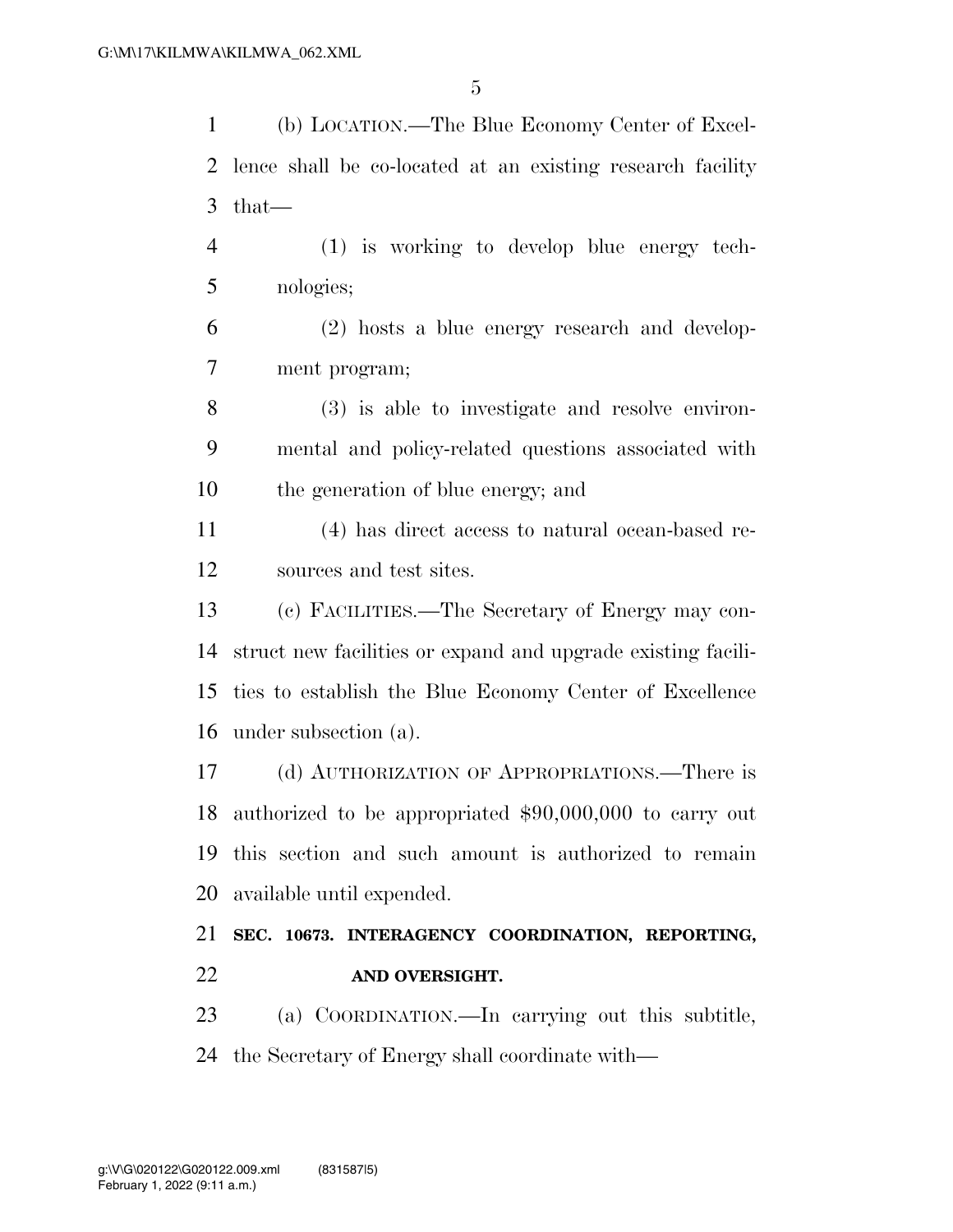(1) other Federal agencies that share mission objectives with the Integrated Blue Economy and Blue Energy Technologies Program, including the Maritime Administration of the Department of Transportation, the National Science Foundation, the Economic Development Administration of the Department of Commerce, the Bureau of Ocean En- ergy Management, the National Marine Fisheries Service, the United States Army Corps of Engineers, the Bureau of Reclamation, the National Oceanic and Atmospheric Administration, and the National Institute of Standards and Technology; and

 (2) State and Tribal government agencies, insti- tutions of higher education, nonprofit research insti-tutions, and National Laboratories.

 (b) ANNUAL BUDGET MATERIALS.—The Secretary of Energy shall include in the Department of Energy's an- nual budget materials submitted to the Office of Manage- ment and Budget pursuant to section 1105 of title 31, United States Code, a report on—

 (1) with respect to the fiscal year preceding the fiscal year for which such budget materials are sub- mitted, the amount of funds obligated and expended for research and development of blue energy tech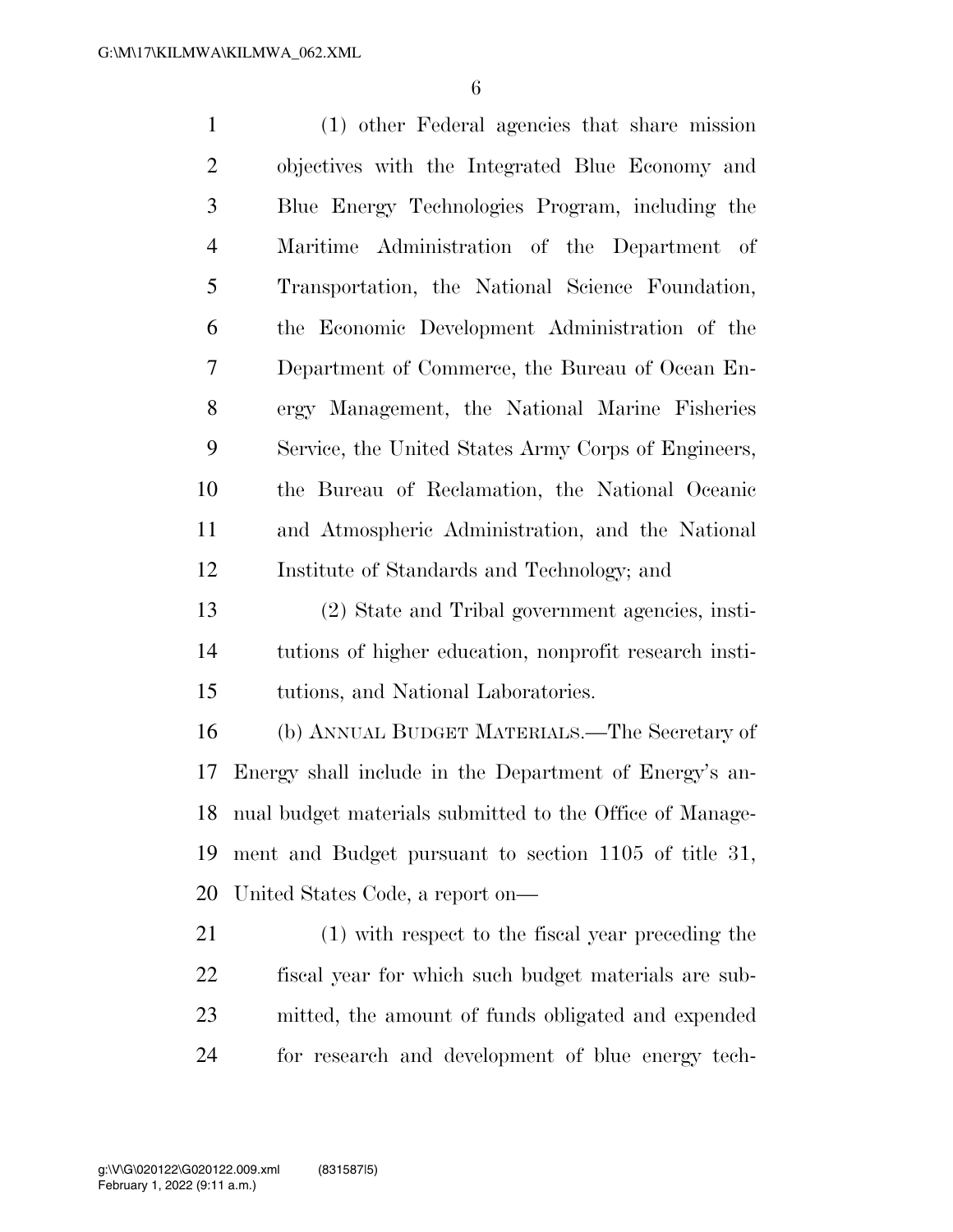$\overline{r}$ 

| $\mathbf{1}$   | nologies across all line offices and programs of the |
|----------------|------------------------------------------------------|
| $\overline{2}$ | Department of Energy; and                            |
| 3              | (2) the projected expenditures necessary to fill     |
| $\overline{4}$ | any gaps in funding for research and development of  |
| 5              | blue energy technologies across all line offices and |
| 6              | programs of the Department of Energy.                |
| 7              | SEC. 10674. DEFINITIONS.                             |
| 8              | In this subtitle:                                    |
| 9              | (1) BLUE ECONOMY.—The term "blue econ-               |
| 10             | omy" means the sustainable use of ocean and aquat-   |
| 11             | ic resources to grow the economy, improve liveli-    |
| 12             | hoods, and create jobs in a manner that preserves    |
| 13             | the health of ocean and aquatic ecosystems.          |
| 14             | (2) BLUE ENERGY TECHNOLOGY.—The term                 |
| 15             | "blue energy technology" means any technology        |
| 16             | $that-$                                              |
| 17             | $(A)(i)$ derives or generates energy from a          |
| 18             | renewable energy resource; or                        |
| 19             | captures, removes, and sequesters<br>(ii)            |
| 20             | greenhouse gases; and                                |
| 21             | (B) is located in an aquatic environment.            |
| 22             | (3) BULK-POWER SYSTEM.—The term "bulk-               |
| 23             | power system" has the meaning given such term in     |
| 24             | section $215(a)$ of the Federal Power Act (16 U.S.C. |

824o(a)).